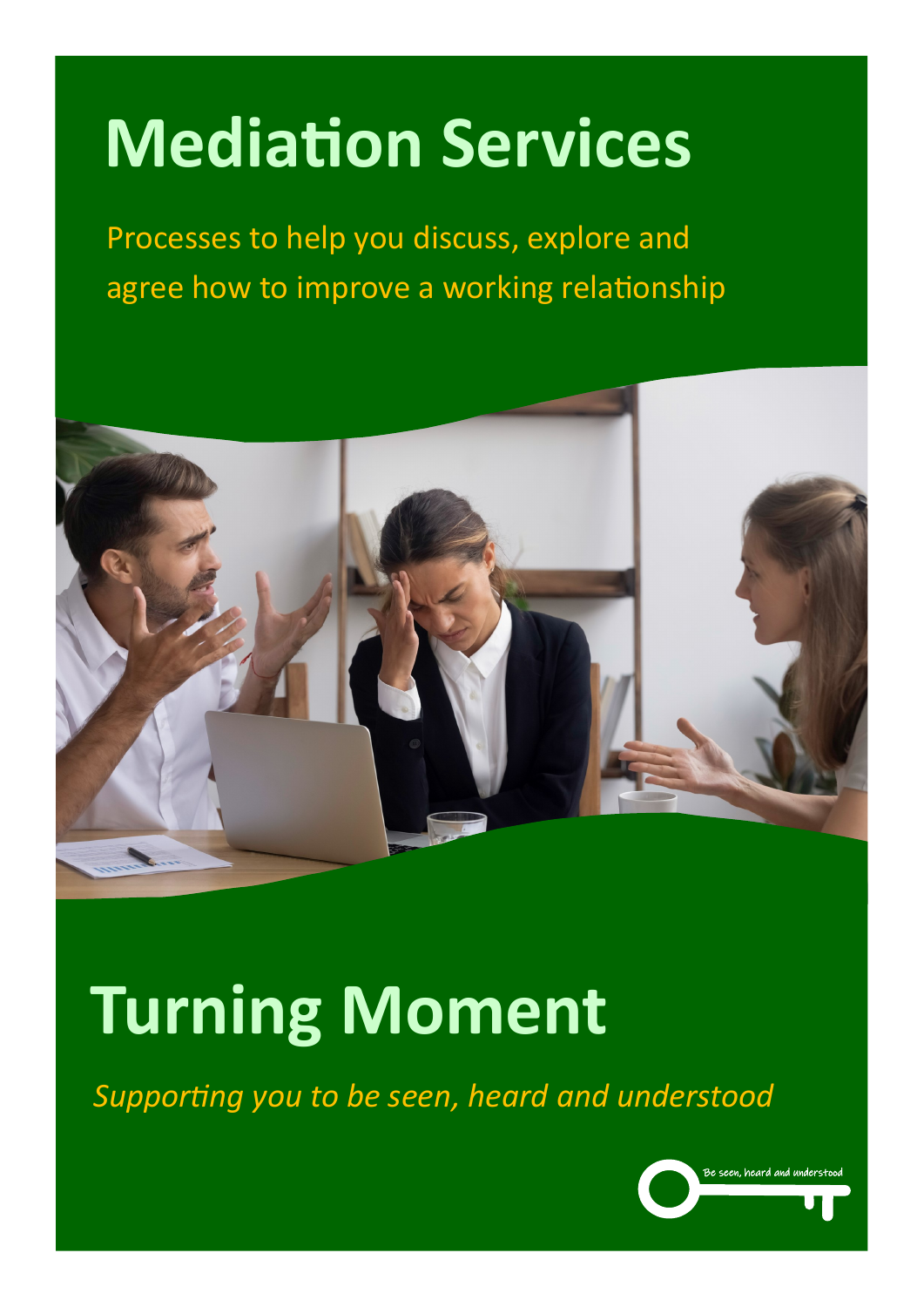### **Mediation Services**

## *What to expect*

Mediation is a process that will help you to discuss, explore and agree how you can improve a working relationship. The value of mediation is that it is confidential and not subject to formal organisational processes and procedures. Through mediation, I can support you to express your thoughts or feelings about an issue, find an agreed way forward and improve the situation.

I will help you to prepare, guide you through the mediation discussions and ensure that you are heard. I have many years of successful experience in supporting people from a wide range of backgrounds and professions.

There are 2 parts to the mediation process:

#### **Part 1 - Individual Meetings (One-To-One)**

You will work with me on a one-to-one basis so I can understand the issues from your perspective. I will then help you to prepare for a joint mediation meeting with your colleague(s).

#### **Part 2 - Joint Mediation Meeting**

After the one-to-one work, we move to a joint mediation meeting with your colleague(s). I am there to support and guide you through the process. The purpose of the joint meeting is for you and your colleague(s) to explore together what is bothering you and find a way to work through the issues.

Our aim is to reach an agreement on how you can work together successfully following the mediation process.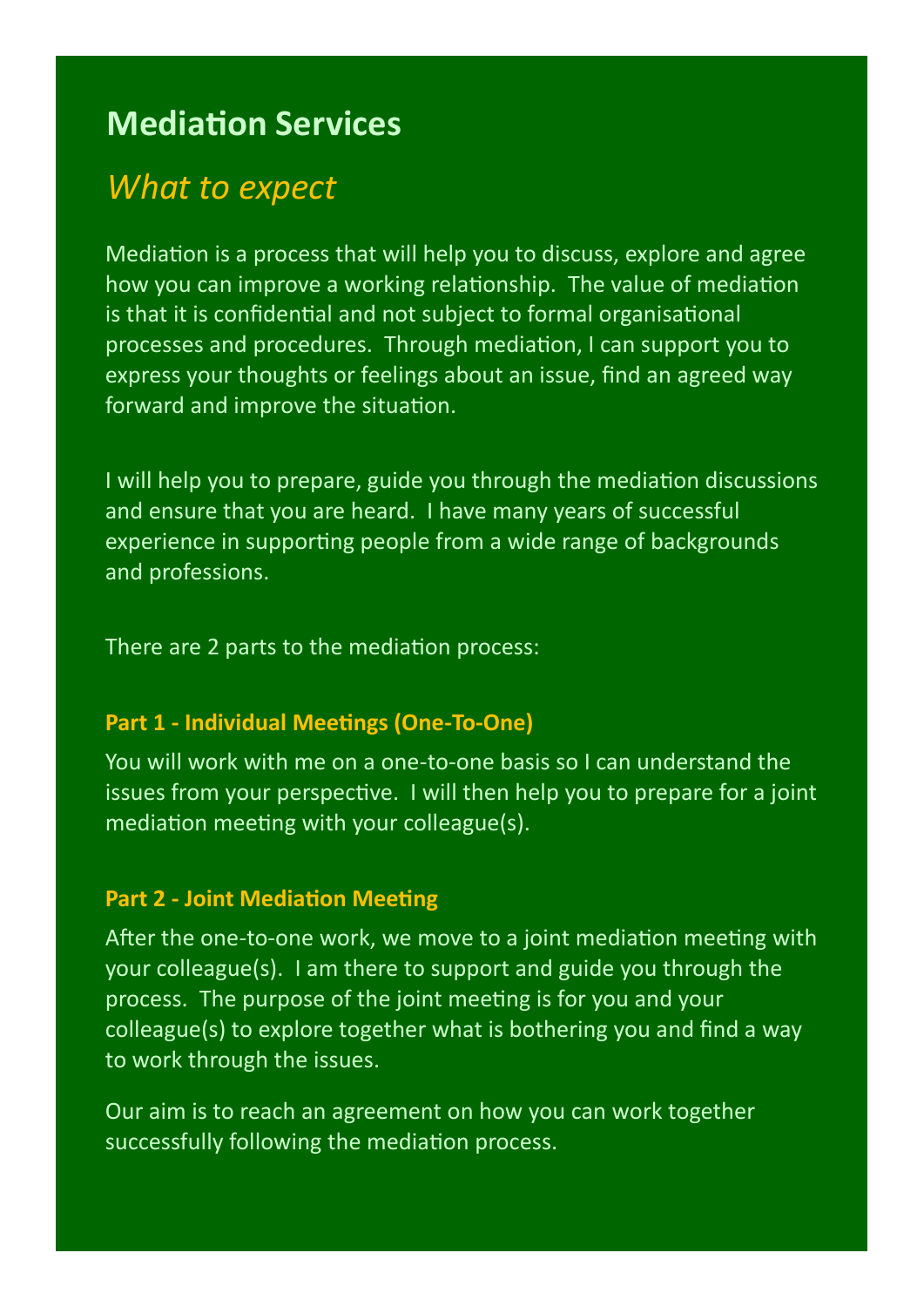## *Mediation is:*

#### **Confidential**

Any information shared will not be passed on. There are four exceptions to this:

- **i** if you disclose an illegal activity
- $\bullet$  If I believe that someone involved is at serious risk of harm
- If there is extreme behaviour during the mediation (e.g. physical violence)
- $\bullet$  if there is risk of harm to a child (under 18)

#### **Voluntary**

For mediation to work effectively, both parties need to participate willingly in the process.

#### **Informal**

Either party can decide to stop or withdraw from the process at any stage. I would normally expect that we discuss this before you decide to stop the process. It is important that you enter mediation as a willing volunteer.

#### **Impartial**

I will not discuss any issues raised during mediation with anyone. Anything disclosed during either the 1-2-1 or joint meetings will not be shared or used in any formal processes or complaints. I cannot give evidence in any such processes or on behalf of any party.

#### **Professional**

It is expected that agreements arrived at during the mediation process are made in good faith and are followed through in a professional way. In certain situations it may be appropriate to share any agreement with your organisational contact (HR / Line Manager). Normally in such cases, we would agree the detail together before it is shared any further. It is important to note that details of the mediation and conversations within the mediation process are not expected to be shared and will remain confidential.